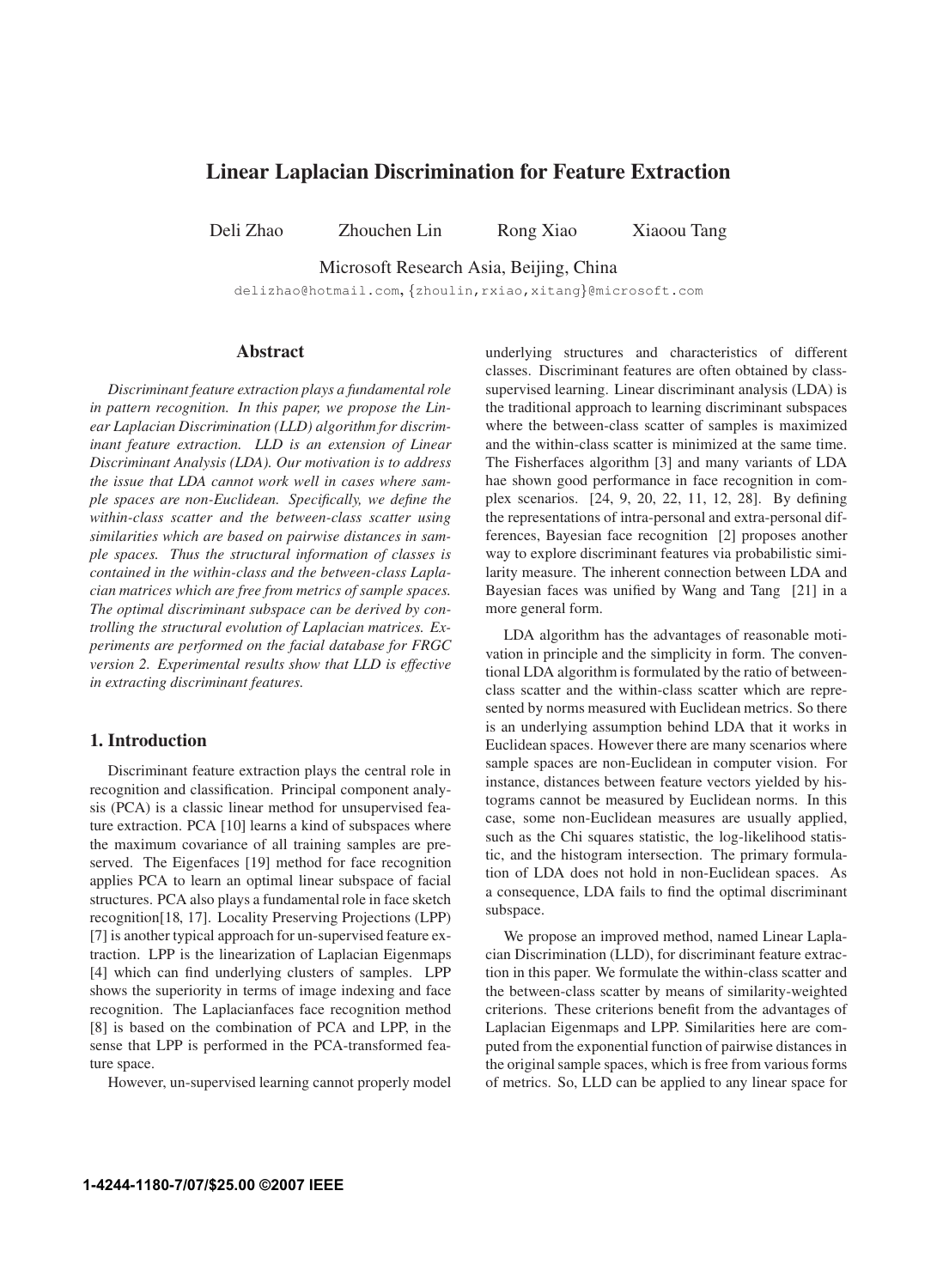classification. The structural information of classes is governed by the within-class Laplacian matrix and the betweenclass Laplcian matrix. These two matrices evolve with the time which is a free parameter in similarity measure. From this viewpoint, LDA is exactly a special case when the time approaches the positive infinity. Therefore, LLD not only overcomes the problems of non-Euclidean metrics but also presents an alternative way to find better discriminant subspaces.

Experiments are performed for face identification on a subset of facial database for FRGC version 2. We compare our LLD method with PCA, LPP, LBP, and the traditional LDA. Discriminant features are extracted on PCA and LBP expressive features [16], implying that LLD, LPP, and LDA are performed in the PCA and LBP transformed spaces, respectively. The PCA expressive features can be viewed Euclidean whereas the LBP expressive features are non-Euclidean. Experimental results show that LLD outperforms existing methods in terms of discrimination power.

#### **2. Linear Lapacian Discrimination**

#### **2.1. Motivations**

Since LDA encounters the problem of the metric measure, we consider similarity as the inherent characteristic of pairwise points instead of the distance in our work. Our work is inspired by the application of Laplacian Eigenmaps [4] in manifold learning and its linearization LPP [7] in clustering and recognition. The geometric distances between mapped points that lie on an underlying manifold can be controlled by similarities between corresponding points in the original space. Underlying clusters will appear automatically after non-linear maps. By extensive experiments, He *et al*. [8] concluded that the linearization of such criterions yields a good performance in image indexing, clustering, and face recognition. From above considerations, we propose the LLD algorithm.

#### **2.2. Discriminant scatters**

Specifically, let  $x_i^s$  denote the *i*-th sample in the *s*-th class, where  $x_i^s \in M^D$  and  $M^D$  is the D-dimensional sample space. We obtain the associated discriminant feature  $y_i^s$ of  $x_i^s$  by projection

$$
\mathbf{y}_i^s = \mathbf{U}^T \mathbf{x}_i^s,\tag{1}
$$

where the  $d$  columns of the projection matrix  $U$  are the orthogonal bases of discriminant subspace. Let  $X =$  $[x_1, x_2, \ldots, x_n]$  denote all original samples, where *n* is the number of all samples. Then we have  $Y = U^T X$ , where  $\mathbf{Y} = [\mathbf{y}^1, \dots, \mathbf{y}^n]$ . Given two points  $\mathbf{x}_i^s$  and  $\mathbf{x}_i^t$ , the Euclidean distance between them is defined as

$$
\|\mathbf{x}_{i}^{s} - \mathbf{x}_{i}^{t}\|_{\mathcal{R}^{D}}^{2} = \sum_{k=1}^{D} (x_{ik}^{s} - x_{ik}^{t})^{2},
$$
 (2)

where  $x_{ik}^s$  is the k-th component of  $\mathbf{x}_{ik}^s$ .

Let  $\alpha_s$  denote the within-class scatter of class s. Define it as

$$
\alpha_s = \sum_{i=1}^{c_s} w_i^s \| \mathbf{y}_i^s - \bar{\mathbf{y}}^s \|^2_{\mathcal{R}^D}, s = 1, \dots, c,
$$
 (3)

where  $w_i^s$  is the weight, defined by

$$
w_i^s = \exp\left(-\frac{\|\mathbf{x}_i^s - \bar{\mathbf{x}}^s\|_{\mathcal{M}^D}^2}{t}\right), i = 1, \dots, c_s. \tag{4}
$$

Here t is the time variable, and  $\exp(\bullet)$  denotes the exponential function. It suffices to note that the distance between  $y_i^s$  and  $\bar{y}^s$  are measured by the Euclidean norm  $\|\bullet\|_{\mathcal{R}^D}$ , and the distance between  $x_i^s$  and  $\bar{x}^s$  are measured by the norm  $\|\bullet\|_{\mathcal{M}^D}$  which depends on the metric of the original sample space. The space may be Euclidean or non-Euclidean. To obtain the compact expression of (3), let  $\mathbf{W}_s = diag(w_1^s, w_2^s, \dots, w_{c_s}^s)$  be a diagonal matrix and  $\mathbf{Y}_s = [\mathbf{y}_1^s, \mathbf{y}_2^s, \dots, \mathbf{y}_{c_s}^s]$ . Besides, let  $\mathbf{e}_{c_s}$  denote the all-one column vector of length  $c_s$ . Then  $\bar{y}^s = \frac{1}{c_s}$  $\frac{1}{c_s}$ **Y**<sub>s</sub> $e_{c_s}$ . Rewriting (3) shows

$$
\alpha_s = \sum_{i=1}^{c_s} w_i^s tr\left\{ (\mathbf{y}_i^s - \bar{\mathbf{y}}^s)(\mathbf{y}_i^s - \bar{\mathbf{y}}^s)^T \right\}
$$
(5)

$$
=tr\left\{\sum_{i=1}^{c_s} w_i^s \mathbf{y}_i^s (\mathbf{y}_i^s)^T\right\} \tag{6}
$$

$$
-2tr\left\{\sum_{i=1}^{c_s} w_i^s \mathbf{y}_i^s \left(\frac{1}{c_s} \mathbf{Y}_s \mathbf{e}_{c_s}\right)^T\right\} \tag{7}
$$

$$
+ tr \left\{ \sum_{i=1}^{c_s} w_i^s \left( \frac{1}{c_s} \mathbf{Y}_s \mathbf{e}_{c_s} \right) \left( \frac{1}{c_s} \mathbf{Y}_s \mathbf{e}_{c_s} \right)^T \right\} \tag{8}
$$

$$
=tr(\mathbf{Y}_s \mathbf{W}_s \mathbf{Y}_s^T) - \frac{2}{c_s} tr\left\{\mathbf{Y}_s \mathbf{W}_s \mathbf{e}_{c_s}(\mathbf{e}_{c_s})^T \mathbf{Y}_s^T\right\} (9)
$$

$$
+\frac{\mathbf{e}_{c_s}\mathbf{W}_s(\mathbf{e}_{c_s})^T}{c_s^2}tr\left\{\mathbf{Y}_s\mathbf{e}_{c_s}(\mathbf{e}_{c_s})^T\mathbf{Y}_s^T\right\}.
$$
 (10)

Thus we obtain

$$
\alpha_s = tr(\mathbf{Y}_s \mathbf{L}_s \mathbf{Y}_s^T), \tag{11}
$$

where

$$
\mathbf{L}_s = \mathbf{W}_s - \frac{2}{c_s} \mathbf{W}_s \mathbf{e}_{c_s} (\mathbf{e}_{c_s})^T + \frac{\mathbf{e}_{c_s} \mathbf{W}_s (\mathbf{e}_{c_s})^T}{c_s^2} \mathbf{e}_{c_s} (\mathbf{e}_{c_s})^T.
$$
\n(12)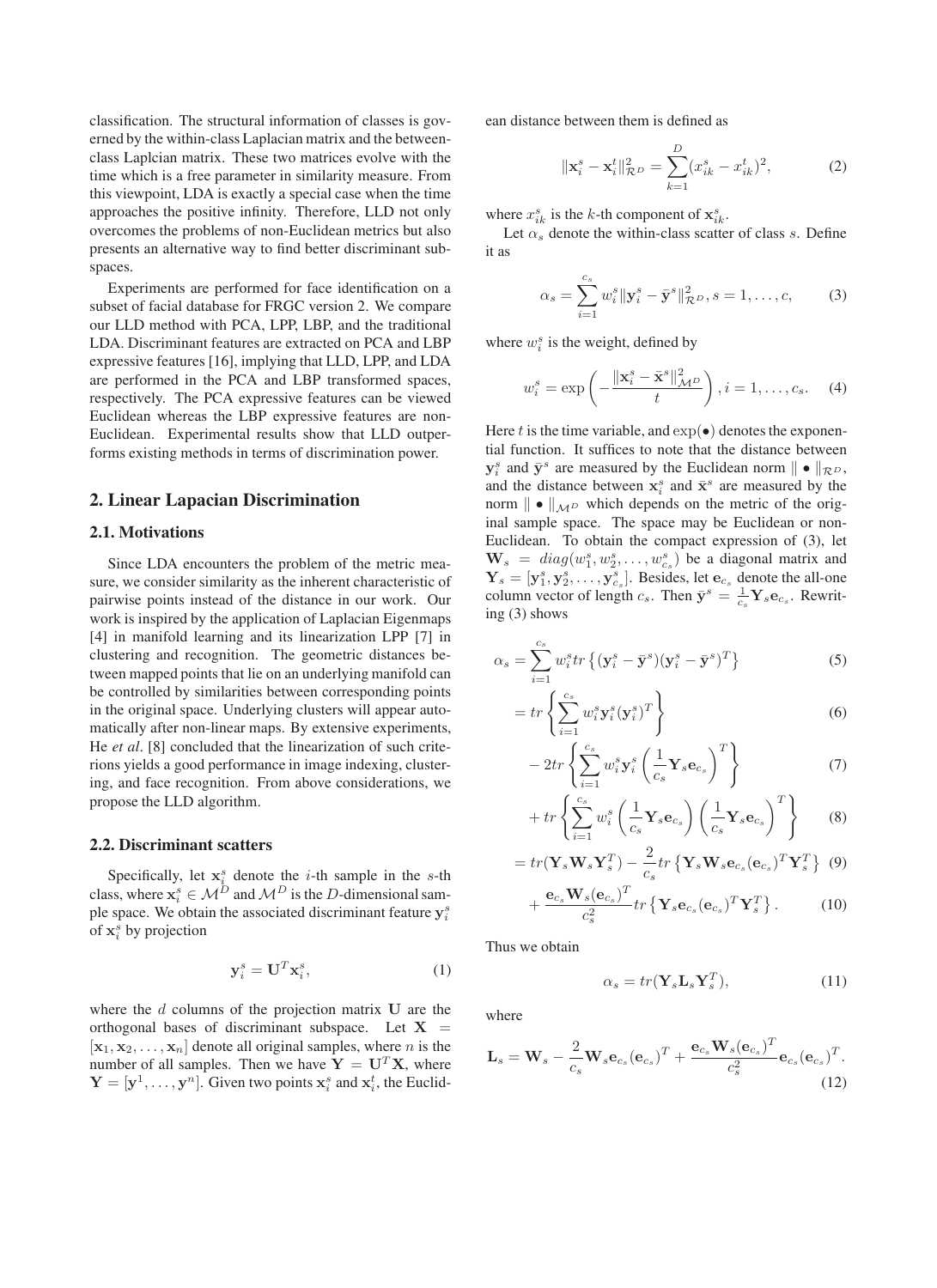Let  $\alpha$  denote the total within-class scatter of all samples. We have

$$
\alpha = \sum_{s=1}^{c} \alpha_s = \sum_{s=1}^{c} tr(\mathbf{Y}_s \mathbf{L}_s \mathbf{Y}_s^T).
$$
 (13)

There is a 0-1 indicator matrix  $S_s$  satisfying  $Y_s = YS_s$ . Each column of  $S<sub>s</sub>$  records the class information which is known for supervised learning. Substituting the expression of  $Y_s$  to (13) gives

$$
\alpha = \sum_{s=1}^{c} tr(\mathbf{Y} \mathbf{S}_s \mathbf{L}_s \mathbf{S}_s^T \mathbf{Y}^T) = tr(\mathbf{Y} \mathbf{L}_{\mathfrak{w}} \mathbf{Y}^T), \qquad (14)
$$

where

$$
\mathbf{L}_{\mathfrak{w}} = \sum_{s=1}^{c} \mathbf{S}_{s} \mathbf{L}_{s} \mathbf{S}_{s}^{T}, \qquad (15)
$$

is the *within-class Laplacian matrix*. If the matrix  $X$  is ordered such that samples appear by class  $\mathbf{X} = [\mathbf{x}_1^1, \dots, \mathbf{x}_{c_1}^1, \dots, \mathbf{x}_{1}^c, \dots, \mathbf{x}_{c_c}^c]$ , then the within-class Laplacian matrix  $L_w$  reads the diagonal block form of  $\mathbf{L}_{\mathfrak{w}} = diag(\mathbf{L}_1, \mathbf{L}_2, \dots, \mathbf{L}_c)$ . Such alignment technique is applicable for problems that can be formulated as the similar expression (11) [25, 26].

Plugging the expression of  $Y$  into (14), we arrive at the final form of the total within-class scatter, showing

$$
\alpha = tr(\mathbf{U}^T \mathbf{D}_{\mathfrak{w}} \mathbf{U}),\tag{16}
$$

where  $D_w = X L_w X^T$  is the *within-class scatter matrix*.

Next, the between-class scatter  $\beta$  of all classes is defined as

$$
\beta = \sum_{s=1}^{c} w^s \|\bar{\mathbf{y}}^s - \bar{\mathbf{y}}\|_{\mathcal{R}^D}^2, s = 1, \dots, c,
$$
 (17)

where  $w^s$  is defined by

$$
w^s = \exp\left(-\frac{\|\bar{\mathbf{x}}^s - \bar{\mathbf{x}}\|_{\mathcal{M}^D}^2}{t}\right).
$$
 (18)

Let  $\bar{Y} = [\bar{y}^1, \dots, \bar{y}^c]$  denote the matrix consisting of all center vectors of classes and  $\mathbf{W}_{\mathfrak{b}} = diag(w^1, w^2, \dots, w^c)$ . Following similar formulations from (5) to (12), we can rewrite (17) as

$$
\beta = tr(\bar{\mathbf{Y}} \mathbf{L}_{\mathfrak{b}} \bar{\mathbf{Y}}^T),\tag{19}
$$

where

$$
\mathbf{L}_{\mathfrak{b}} = \mathbf{W}_{\mathfrak{b}} - \frac{2}{c} \mathbf{W}_{\mathfrak{b}} \mathbf{e}_{c}(\mathbf{e}_{c})^{T} + \frac{\mathbf{e}_{c} \mathbf{W}_{\mathfrak{b}}(\mathbf{e}_{c})^{T}}{c^{2}} \mathbf{e}_{c}(\mathbf{e}_{c})^{T} \tag{20}
$$

is the *between-class Laplacian matrix*. Let  $\bar{X}$  $[\bar{\mathbf{x}}^1, \dots, \bar{\mathbf{x}}^c]$ . We have  $\bar{\mathbf{Y}} = \mathbf{U}^T \bar{\mathbf{X}}$ . Rewriting (19) yields

$$
\beta = tr(\mathbf{U}^T \mathbf{D}_\mathfrak{b} \mathbf{U}),\tag{21}
$$

where  $D_b = \bar{X}L_b\bar{X}^T$  is called the *between-class scatter matrix*.

#### **2.3. Finding the optimal projection**

Like LDA, to make projected samples favor of classification in feature space, we expect that samples within the same classes cluster as close as possible and samples between classes seperate as far as possible. Let us examine the formulations of the within-class scatter (3) and the betweenclass scatter (17), respectively. One can see that the smaller the distance between  $x_i^s$  and  $\bar{x}^s$  is, the larger the similarity  $w_i^s$  is. If the within-class scatter  $\alpha_s$  keeps constant, we know from (3) that  $\|\mathbf{y}_{i}^{s} - \bar{\mathbf{y}}^{s}\|_{\mathcal{R}^{D}}$  will be small if the weight  $w_i^s$  is large, implying that  $y_i^s$  will be close to its center  $\bar{\mathbf{y}}^s$ . So,  $\mathbf{y}_i^s$  will approach its center  $\bar{\mathbf{y}}^s$  as  $\alpha_s$  approaches the minimum. Therefore, our expectation on within-class samples will be fulfilled if the total within-class scatter  $\alpha$ is minimized. By the similar analysis, our expectation on between-class samples being far apart will be realized if the between-class scatter  $\beta$  is maximized. To summary, we get the following dual-objective optimization model [27]

$$
\begin{cases}\n\arg \min tr(\mathbf{U}^T \mathbf{D}_{\mathfrak{w}} \mathbf{U}) \\
\text{or} \\
\arg \max tr(\mathbf{U}^T \mathbf{D}_{\mathfrak{b}} \mathbf{U}) \\
\mathbf{U}^T \mathbf{U} = \mathbf{I}_d.\n\end{cases}
$$
\n(22)

To simplify the optimization, we construct the following Fisher criterion

$$
\mathfrak{J}(\mathbf{U}) = \frac{\beta}{\alpha} = \frac{tr(\mathbf{U}^T \mathbf{D}_b \mathbf{U})}{tr(\mathbf{U}^T \mathbf{D}_m \mathbf{U})}.
$$
 (23)

Then the optimization reduces to the similar fashion of the conventional LDA

$$
\begin{cases}\n\arg \max \mathfrak{J}(\mathbf{U}) \\
\mathbf{U}^T \mathbf{U} = \mathbf{I}_d.\n\end{cases}
$$
\n(24)

To solve for U, the above optimization can be done on Grassmann manifolds [6] where U is viewed as a point on geodesic flows. However, the formal discussion pertaining to this topic is beyond the scope of this paper. Here, we take the similar approach used in the traditional LDA to solve the above optimization problem. We take the  $d$  eigenvectors from the following generalized eigen-analysis

$$
\mathbf{D}_{\mathfrak{b}}\mathbf{u}_{i} = \lambda_{i}\mathbf{D}_{\mathfrak{w}}\mathbf{u}_{i} \tag{25}
$$

that are associated with the d largest eigen-values  $\lambda_i$ ,  $i =$  $1, \ldots, d$ .

### **2.4. Computational considerations**

Like LDA, LLD encounters the computational trouble as well when  $D_m$  is singular.  $D_m$  is not invertible when  $L_m$  is not of full rank. Such case frequently occurs in computer vision since images have large dimensions whereas the number of classes is usually small. However, the generalized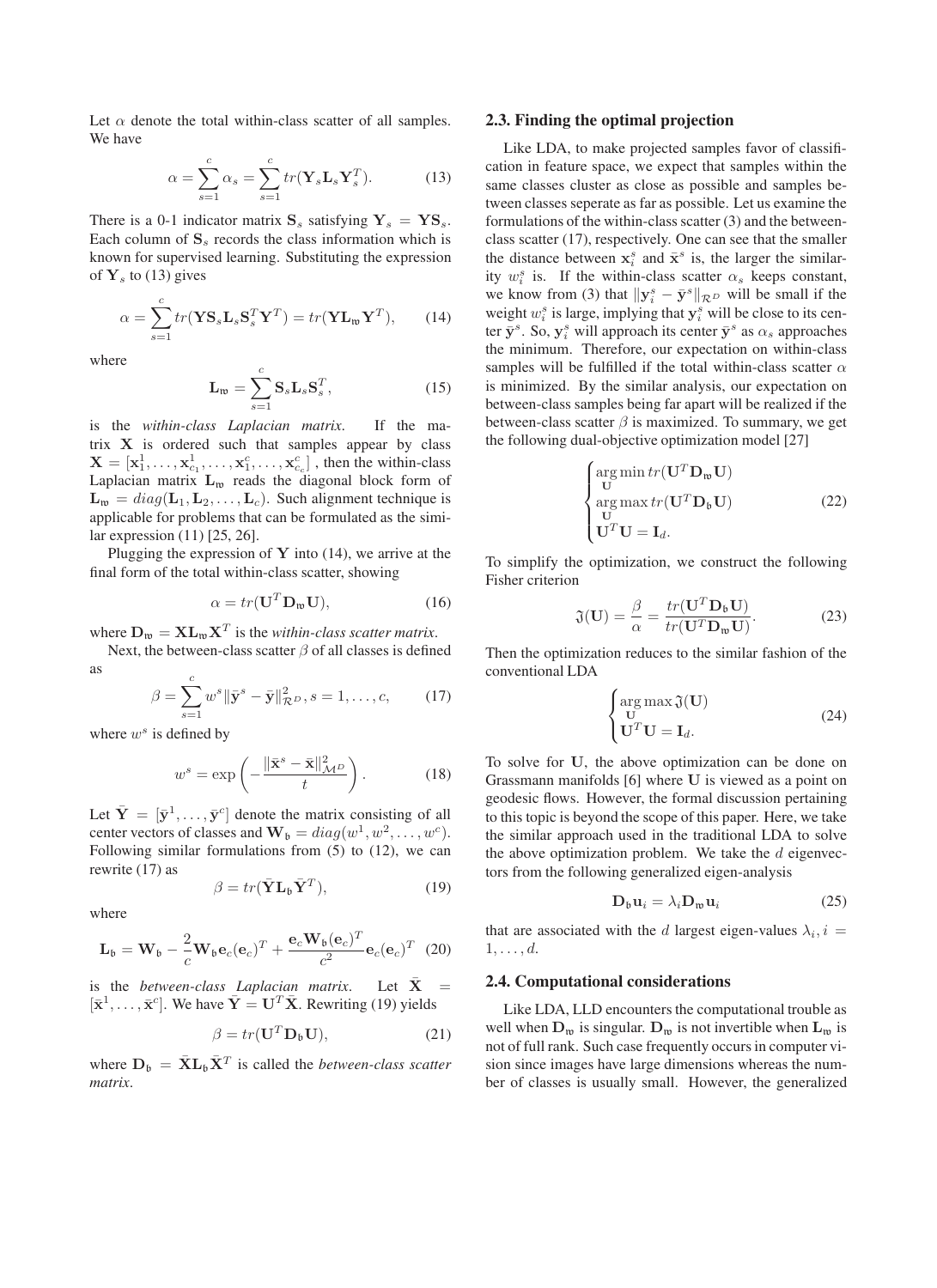eigen-analysis (25) needs a positive definite  $D_w$ . Several strategies exist to address the issue. Here we propose two approaches.

#### **2.4.1 Approach I: PCA subspace**

When the original sample space is Euclidean, discriminant features can be extracted from expressive features yielded by PCA. Namely LLD can be performed in the PCA-transformed space. Fisherfaces [3] successfully employed this strategy for recognition. Specifically, let  $U_{PCA}$ denote the matrix whose columns are a set of orthogonal base of the principal subspace. We first project  $D_w$ and  $D_{\rm b}$  into the PCA-transformed space to give  $\dot{D}_{\rm w}$  =  $(\mathbf{U}_{PCA})^T \mathbf{D}_{\mathfrak{w}} \mathbf{U}_{PCA}$  and  $\tilde{\mathbf{D}}_{\mathfrak{b}} = (\mathbf{U}_{PCA})^T \mathbf{D}_{\mathfrak{b}} \mathbf{U}_{PCA}$ . Then perform the generalized eigen-analysis (25) using  $\tilde{\mathbf{D}}_{\mathfrak{w}}$  and  $\tilde{\mathbf{D}}_{\mathfrak{b}}$  instead. Let  $\mathbf{U}_{LLD}$  denote the discriminant subspace. Then the final transformation is given by  $U_{PCA}U_{LLD}$ .

#### **2.4.2 Approach II: dual subspaces**

The ideas of dual spaces were proposed in [20]. Specifically, let the eigen-decomposition of  $\mathbf{D}_{\mathfrak{w}}$  be  $\mathbf{D}_{\mathfrak{w}} = \mathbf{V} \Lambda \mathbf{V}^T$ , where V is the eigen-vector matrix and  $\Lambda$  is the diagonal eigenvalue matrix. Suppose V is split into  $V = [V_1, V_2]$ , where  $V_1$  consists of eigenvectors corresponding to the r non-zeros eigenvalues and  $V_2$  consists of eigenvectors associated with the  $d$  zero eigenvalues, where  $r$  is the rank of  $D_{\mathfrak{w}}$ . The method of Wang and Tang's dual-subspace [20] is to project  $D_b$  into  $V_1$  and  $I - V_1 V_1^T$  respectively, then perform eigen-analysis on the projected between-class scatter matrices, which is equivalent to projecting the center of each class in this two spaces and performing PCA respectively. Next compute  $\mathbf{D}_{\mathfrak{b}}^1 = \mathbf{V}_1^T \mathbf{D}_{\mathfrak{b}} \mathbf{V}_1$  and  $\mathbf{D}_{\mathfrak{b}}^2 =$  $V_2^T D_b V_2$ . Let  $Q_1$  and  $Q_2$  denote the principal eigenvector matrices of  $\mathbf{D}_{\mathfrak{b}}^1$  and  $\mathbf{D}_{\mathfrak{b}}^2$ , respectively. Then we get two dual projection matrices  $W_1 = V_1 Q_1$  and  $W_2 = V_2 Q_2$ .

Given two samples  $x_i$  and  $x_j$ , the distance between their feature vectors  $y_i$  and  $y_j$  is determined by

$$
d(\mathbf{y}_i, \mathbf{y}_j) = \|\mathbf{W}_1^T(\mathbf{x}_i - \mathbf{x}_j)\|_{\mathbb{R}^d} + \|\mathbf{W}_2^T(\mathbf{x}_i - \mathbf{x}_j)\|_{\mathbb{R}^d}.
$$
 (26)

Note that, for LDA, projecting samples only on the subspace spanned by  $W_1$  is essentially the approach of tackling the singular problem of the within-class scatter matrix by simultaneous diagonalization [16, 20]. In the following, the dual LLD and the dual LDA means that LLD and LDA are performed by dual subspaces.

### **2.5. Connections with existing methods**

It is not hard to see that LLD is exactly LDA if  $t$  approaches the positive infinity in the similarity functions (4) and (18). So, the discriminant subspace of LDA is the stable state of the evolution of that of LLD with respect to the time t. Therefore, LLD is a more general version of LDA. LLD inherits the strengthes of LDA.

The LLD method also has connections with Chen *et al*.'s LDE [5] and Yan *et al*.'s MFA [23]. Overall, these methods can be viewed as specific forms of graph embedding formulated in [23]. However in principle, they are essentially different. LDE and MFA are more complicated. They take advantage of the partial structural information of classes and neighborhoods of samples at the same time while LDA and LLD purely explore the information of classes for discrimination.

### **3. Experiments**

### **3.1. Dataset**

We focus our attention on the problem of face identification. Given a novel face, the identification problem is that the system is asked to find the identity of the person in the gallery where the portrait of the person is presented. The motivation of this task comes from the current trends of performing face recognition or retrieval based on the facial images on the web or photos in digital family albums. In such cases, one is usually interested in finding the most similar faces of a given sample, which can be converted to be the face identification problem.

We perform the related experiments on a subset of facial data in experiment 4 of FRGC version 2 [14]. The query set for experiment 4 in this database consists of single uncontrolled still images which contains all the diverse factors of quality presented in the preceding subsection. There are 8014 images of 466 subjects in the set. However, there are only two facial images available for some persons. To guarantee the meaningful reference of our work for the tasks given above, we select a subset in the query set for our experiments.

To ensure the reproductivity of the tests, we clearly present the procedures. First, we search all images of each person in the set and take the first ten facial images if the number of facial images is not less than ten. Thus we get 3160 facial images of 316 subjects. Then we divide the 316 subjects into three subsets. First, the first 200 subjects are used as the gallery and probe set and the remaining 116 subjects are used as the training set. Second, we take the first five facial images of each person as the gallery set and the remaining five images as the probe set. Therefore, the set of persons for training is disjoint with that of persons for the gallery and the probe. Table 1 contains the information of facial data for experiments. We align the facial images according to the positions of eyes and mouth. Each facial image is cropped to a size of  $64 \times 72$ . Figure 1 shows ten images of one subject.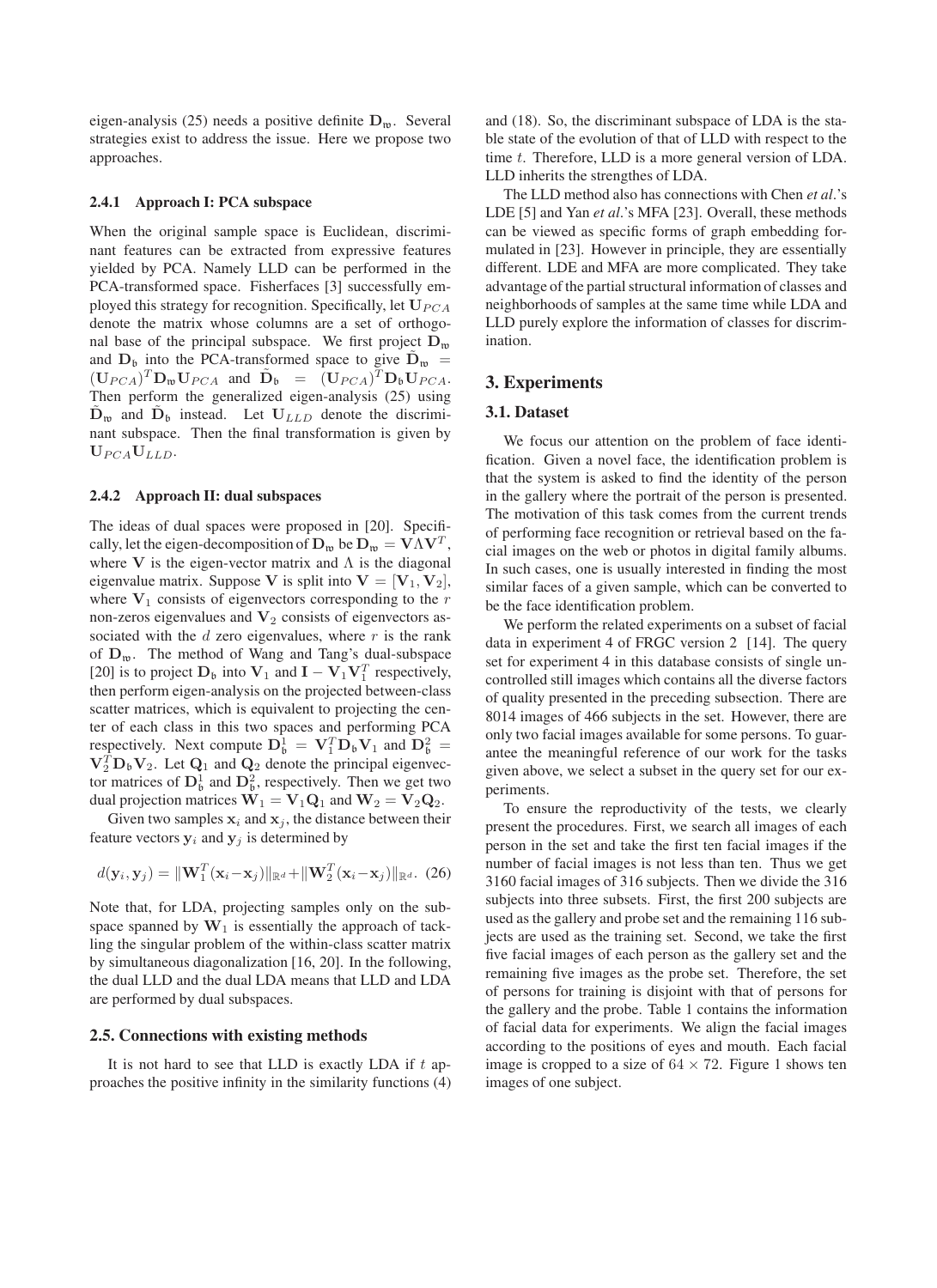| <b>Set</b> | Number of subjects   Number of images |      |
|------------|---------------------------------------|------|
| Training   | 116                                   | 1160 |
| Gallery    | 200                                   | 1000 |
| Probe      | 200                                   | 1000 |

Table 1. Information of facial data for the experiments. These sets are selected from the query set for experiment 4 of FRGC version 2.



Figure 1. Facial images of one subject for the experiment in FRGC version 2. The facial images in the first row are in the gallery set and the second row is in the probe set.

#### **3.2. Experimental results**

We perform the disciminant feature extraction on the expressive features yielded by PCA and LBP [13, 1], respectively. This means that LLD, LPP, and LDA are performed in the PCA and LBP transformed spaces, respectively. PCA is the classic and well-recognized method for expressive feature extraction. LBP is a new approach which is proved effective for un-supervised feature extraction [13, 1]. The PCA feature space is Euclidean. The distances in this space are measured by the Euclidean norm (2). The LBP feature space is non-Euclidean. A distance measure in such a space is the Chi square, defined as

$$
\chi^{2}(\mathbf{x}_{i}^{s}, \mathbf{x}_{i}^{t}) = \sum_{k=1}^{D} \frac{(x_{ik}^{s} - x_{ik}^{t})^{2}}{x_{ik}^{s} + x_{ik}^{t}}.
$$
 (27)

PCA and LBP are the baselines, respectively.

#### **3.2.1 Based on PCA features**

For the PCA-based two step strategy, the number of principal components is a free parameter. Wang and Tang [22, 21] showed that the dimension of principal subspaces significantly affects the performance of recognition for the PCA plus LDA strategy. Besides, they confirmed by experiments that the optimal number lies in the interval [50, 200]. Based on their work, we search the optimal number of principal components in this interval. We find that PCA performs best when the dimension of feature vectors is 190. So we take 190 as the number of principal components.



Figure 2. Recognition rates based on PCA features. Eigenfaces is the baseline. Eigenfaces (PCA), Laplacianfaces (PCA plus LPP), Fisherfaces (PCA plus LDA), and Lapalcian Fisherfaces (L-Fisherfaces in short, PCA plus LLD) are tested. We take 190 principal components in the PCA step due to that PCA performs best in this dimension. In the figure,  $t_1 = 0.01, t_2 = 0.1, t_3 = 1$ ,  $t_4 = 10$ , and  $t_5 = 100$ . Laplacian Fisherfaces converge to Fisherfaces with a fast speed in the Euclidean feature space.

We name our method Laplacian Fisherfaces (L-Fisherfaces in short) due to that it is Laplacian-kernelized and formulated by Fisher criterion. As shown in Figure 2, L-Fisherfaces converge to Fisherfaces with a fast speed. The best performance of LLD is approximately achieved when LLD arrives at its stable state where each  $W_s$  is essentially the identity matrix when  $t \ge 100$ . This result means that the principal subspace of LLD yields the best discriminant performance in the Euclidean feature space when it approaches the stable state. Figure 3 shows various eigenfaces and their evolution across time.

### **3.2.2 Based on LBP features**

We perform LBP on each facial image and then sub-divide each facial image by  $7 \times 7$  grids. Histograms with 59 bins are performed on each sub-block. A LBP feature vector is obtained by concatenating the feature vectors on subblocks. Here we use 58 uniform patterns for LBP and each uniform pattern accounts for a bin. The remaining 198 binary patterns are put in another bin, resulting in the 59-bin histogram. So, the number of tuples in a LBP feature vector is  $59 \times (7 \times 7) = 2891$ . The  $(8, 2)$  LBP is adopted. Namely, the number of circular neighbors for each pixel is 8 and the radius of the circle is 2. The above steps are consistent with that in [1].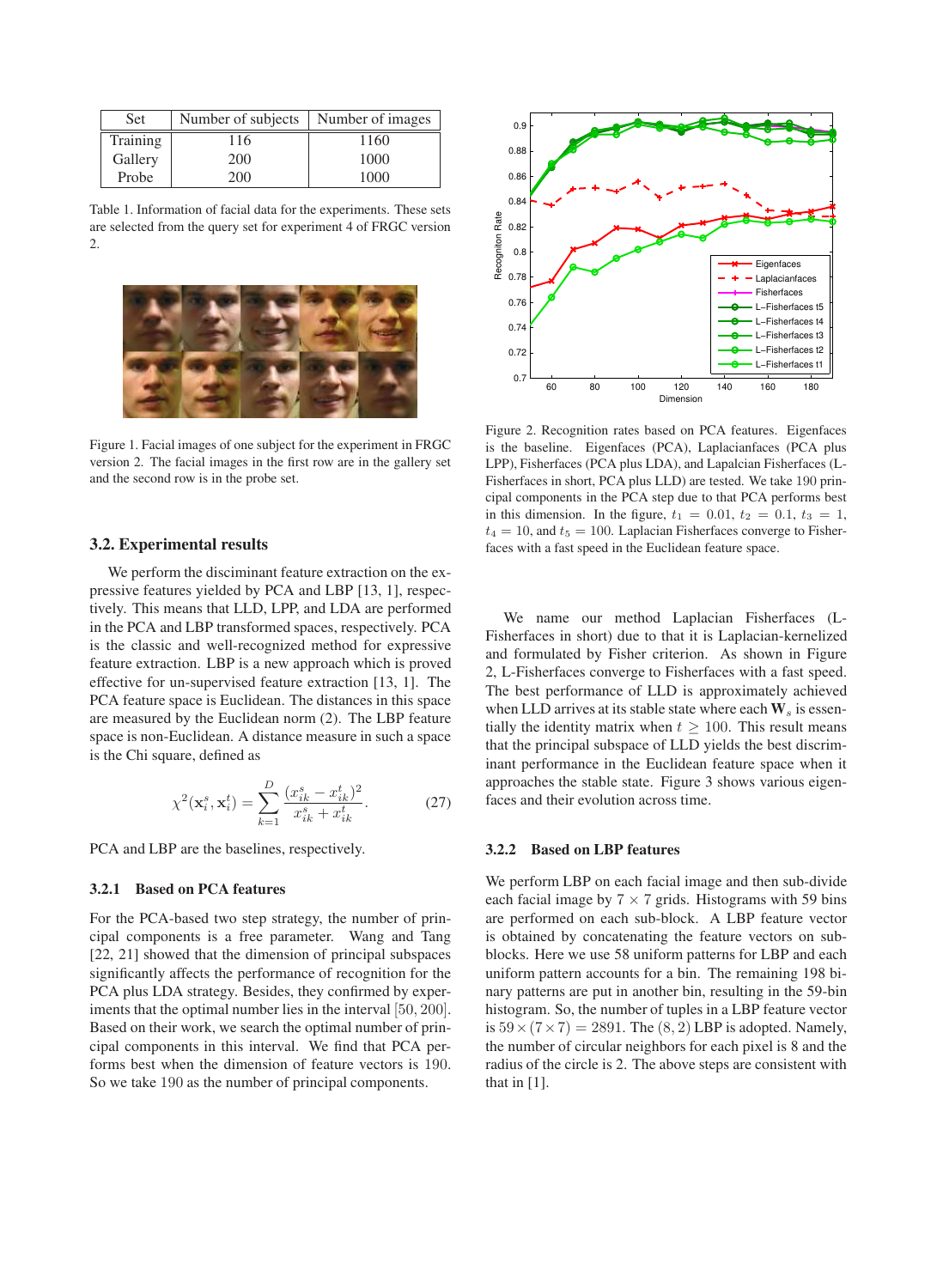

Figure 3. Eigenfaces of three different methods. The first row shows eigenfaces of PCA, the second row Laplacianfaces, the third row Fisherfaces (L-Fisherfaces with  $t = 100$ ), the fourth row L-Fisherfaces with  $t = 1$ , and the fifth row L-Fisherfaces with  $t = 0.01$ .



Figure 4. Recognition Rates based on LBP features. The performance of the LBP algorithm is the baseline. The left figure shows recognition rates with respect to dimension and the right one with respect to rank. The rank here is the top  $n$  criterion applied in the FERET evaluation methodology [15]. The legend also applies to the right figure. The time is  $t = 500$  in Dual LLD.

As illustrated in Figure 4, Dual LLD  $(t = 500)$  consistently outperforms other methods with the recognition rate of 92.6%. The baseline (LBP) is 86.6%. The performance of LLD is equivalent to that of LDA for Euclidean features. However, LLD shows superiority to LDA for non-Euclidean features. The performance of LDA is limited when the feature space is non-Euclidean. LLD performs better in this case and is less limited by the change of attributions of feature spaces.

### **4. Conclusion**

We develop a novel method (LLD) for pattern classification and discriminant feature extraction. Using similarityweighted discriminant criterions, we define the within-class Laplacian matrix and the between-class Laplacian matrix. Thus LLD has the flexibility of finding optimal discriminant subspaces.

Experiments are performed on a subset in FRGC version 2. Experimental results show that LLD is equivlant